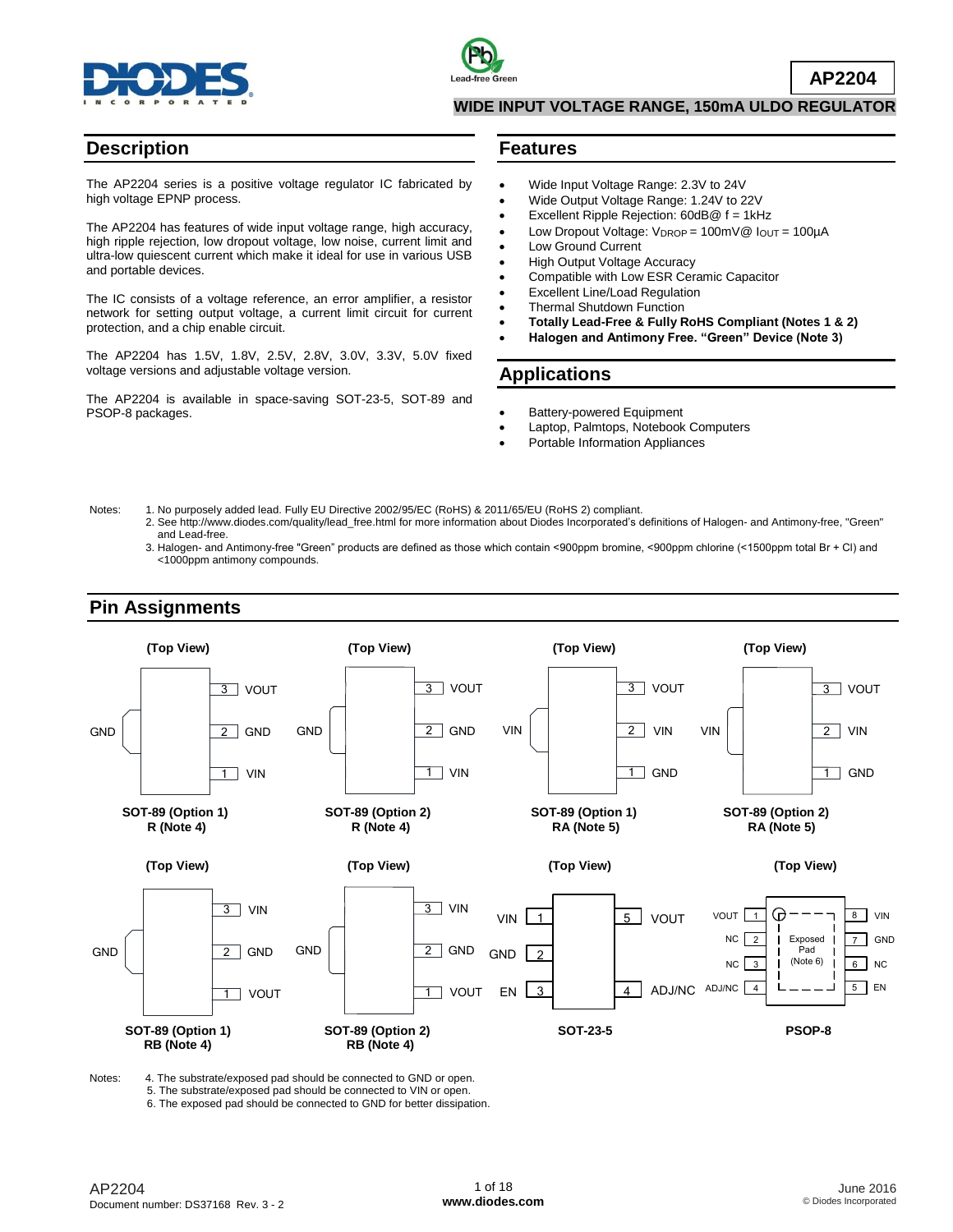

# **Typical Applications Circuit**



 $V<sub>OUT</sub>=V<sub>REF</sub>(1+(R1/R2))$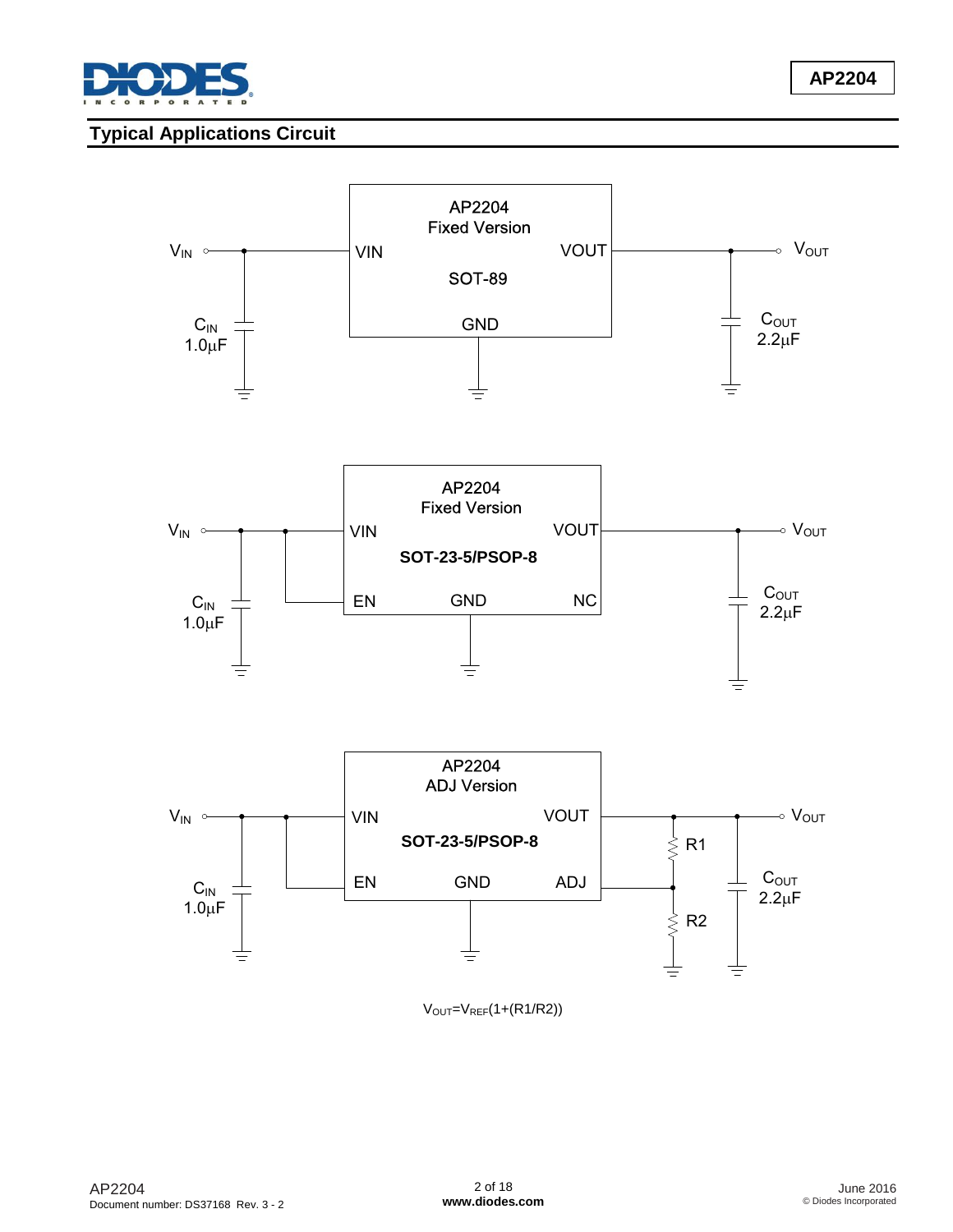

## **Pin Descriptions**

|                 |        | <b>Pin Number</b> |                |           |                 |                                                                 |  |
|-----------------|--------|-------------------|----------------|-----------|-----------------|-----------------------------------------------------------------|--|
|                 |        |                   | <b>SOT-89</b>  |           | <b>Pin Name</b> | <b>Function</b>                                                 |  |
| <b>SOT-23-5</b> | PSOP-8 | R                 | <b>RA</b>      | <b>RB</b> |                 |                                                                 |  |
|                 | 8      |                   | $\overline{2}$ | 3         | <b>VIN</b>      | Input voltage                                                   |  |
| 2               |        | 2                 |                | 2         | <b>GND</b>      | Ground                                                          |  |
| 3               | 5      |                   |                |           | EN              | Enable input                                                    |  |
| 4               | 4      |                   |                |           | ADJ/NC          | Adjust output for ADJ version/No connected for<br>fixed version |  |
| 5               |        | 3                 | 3              |           | <b>VOUT</b>     | Regulated output voltage                                        |  |

## **Functional Block Diagram**

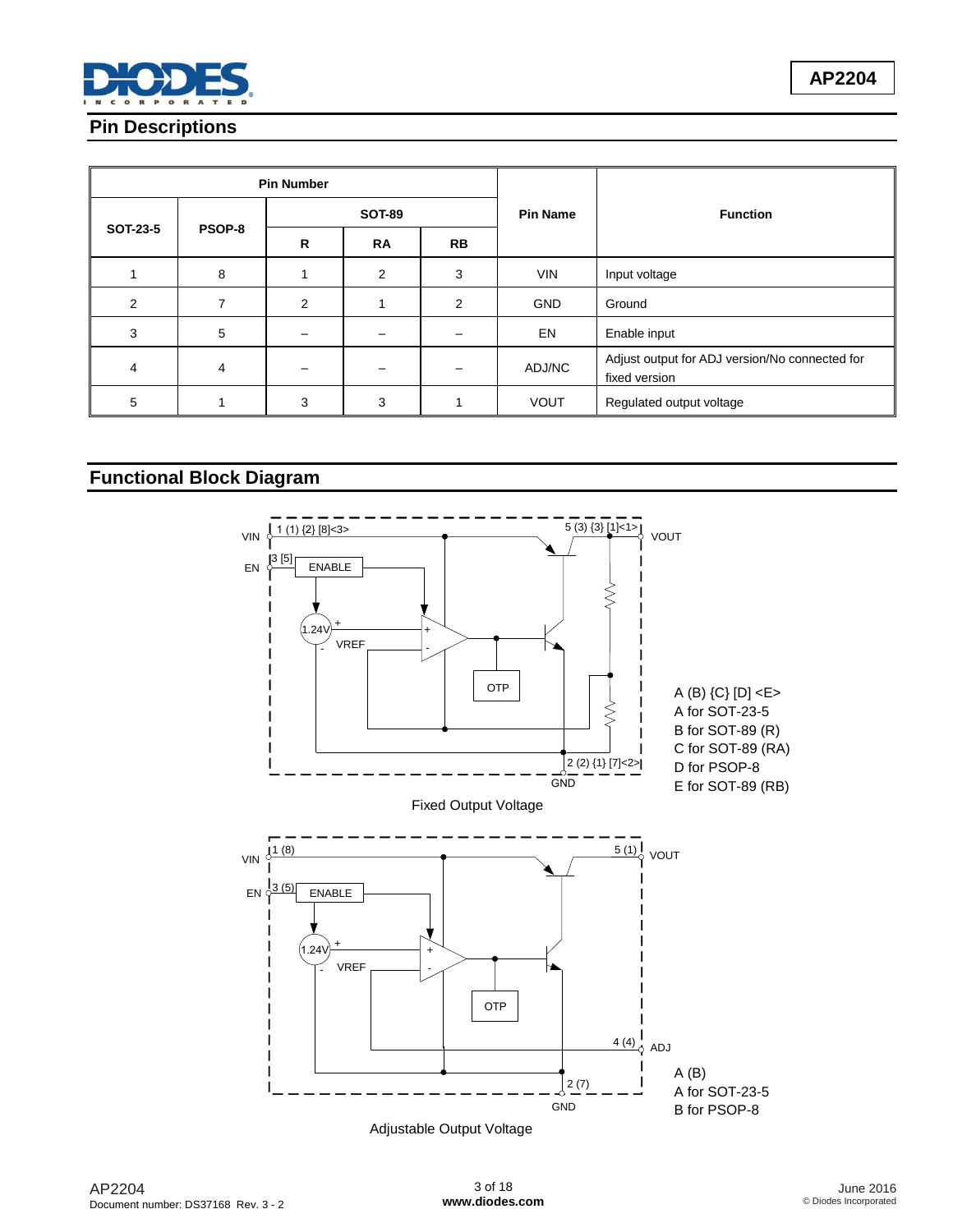

## **Absolute Maximum Ratings (Note 7)**

| Symbol           | Parameter                             | Rating          | Unit   |              |
|------------------|---------------------------------------|-----------------|--------|--------------|
| $V_{IN}$         | Supply Input Voltage                  | V               |        |              |
| $V_{CE}$         | Enable Input Voltage                  | 38              | $\vee$ |              |
| $I_{\text{OUT}}$ | <b>Output Current</b>                 | 250             |        | mA           |
| TLEAD            | Lead Temperature (Soldering, 10sec)   | $+260$          |        | $^{\circ}C$  |
| TJ               | <b>Operating Junction Temperature</b> | $+150$          |        | $^{\circ}$ C |
|                  |                                       | SOT-23-5        | 250    |              |
| $\theta_{JA}$    | <b>Thermal Resistance</b>             | SOT-89          | 165    | °C/W         |
|                  |                                       | PSOP-8 (Note 8) | 51     |              |
| T <sub>STG</sub> | Storage Temperature Range             | $-65$ to $+150$ |        | $^{\circ}C$  |
|                  | ESD (Machine Model)                   | 275             |        | $\vee$       |
|                  | ESD (Human Body Model)                | 2000            |        | V            |

Notes: 7. Stresses greater than those listed under "Absolute Maximum Ratings" may cause permanent damage to the device. These are stress ratings only, and functional operation of the device at these or any other conditions beyond those indicated under "Recommended Operating Conditions" is not implied. Exposure to "Absolute Maximum Ratings" for extended periods may affect device reliability.

8.  $\theta_{JA}$  is measured with the component mounted on a 2-Layer FR-4 PCB board with 1.5cm\*1.5cm thermal sink pad in free air.

## **Recommended Operating Conditions**

| Symbol                | <b>Parameter</b>                      | Min   | Max    | Unit   |
|-----------------------|---------------------------------------|-------|--------|--------|
| <b>V<sub>IN</sub></b> | Supply Input Voltage                  | 2.3   | 24     |        |
|                       | <b>Operating Junction Temperature</b> | $-40$ | $+125$ | $\sim$ |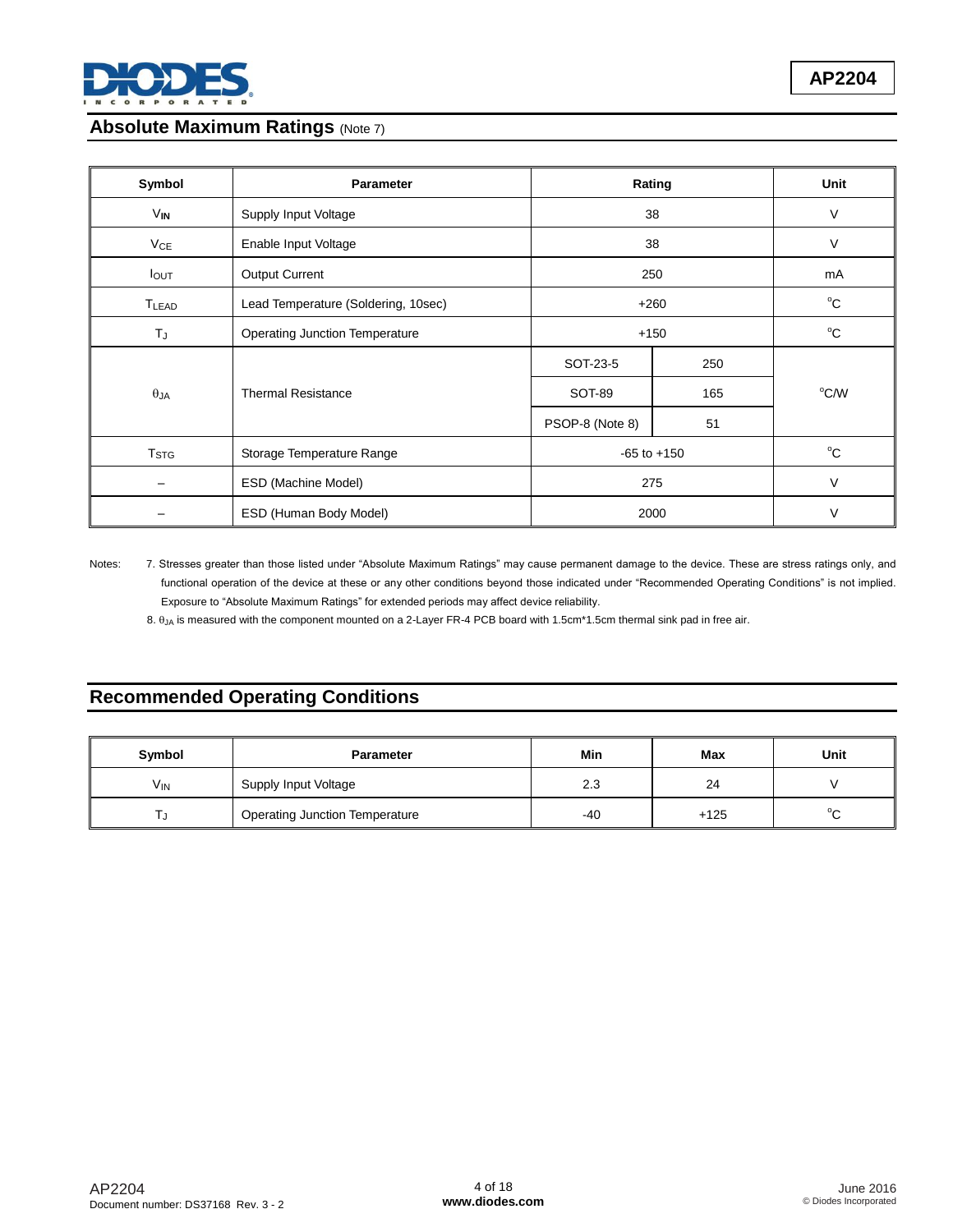

## **Electrical Characteristics** (@V<sub>IN</sub> = V<sub>OUT</sub>+1V, T<sub>J</sub> = +25°C, I<sub>OUT</sub> = 100µA, C<sub>IN</sub> = 1.0µF, C<sub>OUT</sub> = 2.2µF, Bold typeface applies over -40 $^{\circ}$ C ≤ T<sub>J</sub> ≤ +125 $^{\circ}$ C, unless otherwise specified.)

| Symbol                                                     | <b>Parameter</b>                                |                                                                       | <b>Conditions</b>        | Min                      | <b>Typ</b>               | Max                      | Unit                 |
|------------------------------------------------------------|-------------------------------------------------|-----------------------------------------------------------------------|--------------------------|--------------------------|--------------------------|--------------------------|----------------------|
| <b>VOUT</b>                                                | Output Voltage                                  | Variation from Specified VOUT                                         | VOUT<br>$\times 98\%$    |                          | VOUT<br>$\times$ 102%    | $\vee$                   |                      |
| <b>V<sub>REF</sub></b>                                     | Reference Voltage                               | $\overline{\phantom{m}}$                                              |                          | 1.215                    | 1.24                     | 1.265                    | V                    |
| <b>V<sub>IN</sub></b>                                      | Input Voltage                                   | $\equiv$                                                              |                          | $\overline{\phantom{a}}$ | $\qquad \qquad -$        | 24                       | $\vee$               |
| $I_{OUT(max)}$                                             | Maximum Output Current                          | $V_{IN}$ - $V_{OUT}$ = 1V, $V_{OUT}$ = 98% $\times$ $V_{OUT}$         |                          | 150                      | 200                      | $\overline{\phantom{0}}$ | mA                   |
| ΔVOUT/ΔVIN                                                 | Line Regulation                                 | $V_{OUT} + 1V \leq V_{IN} \leq 24V$                                   |                          | $\overline{\phantom{0}}$ | 0.05                     | $\overline{\phantom{0}}$ | $\%$                 |
| Δ V Ο υτ/ V Ο υτ                                           | Load Regulation                                 | $1mA \leq I_{OUT} \leq 150mA$                                         |                          | $\overline{\phantom{0}}$ | 0.5                      | $\overline{\phantom{0}}$ | $\%$                 |
|                                                            |                                                 | $I_{OUT} = 100 \mu A$                                                 |                          | —                        | 100                      | 150                      |                      |
|                                                            |                                                 | $I_{OUT} = 50mA$                                                      |                          | $\qquad \qquad -$        | 270                      | 350                      |                      |
| V <sub>DROP</sub>                                          | Dropout Voltage                                 | $I_{OUT} = 100mA$                                                     | $\overline{\phantom{0}}$ | 320                      | 460                      | mV                       |                      |
|                                                            |                                                 | $I_{OUT} = 150mA$                                                     | $\overline{\phantom{0}}$ | 360                      | 500                      |                          |                      |
|                                                            |                                                 | $I_{OUT} = 0A$                                                        | $\overline{\phantom{0}}$ | 20                       | $\overline{\phantom{0}}$ | μA                       |                      |
|                                                            |                                                 | $I_{OUT} = 100 \mu A$                                                 | —                        | 50                       | $\qquad \qquad -$        |                          |                      |
| <b>IGND</b>                                                | <b>Ground Current</b>                           | $I_{OUT} = 50mA$                                                      | $\qquad \qquad -$        | 0.5                      | $\qquad \qquad -$        | mA                       |                      |
|                                                            |                                                 | $IOUT = 100mA$                                                        | $\overline{\phantom{0}}$ | 1.3                      | $\qquad \qquad -$        |                          |                      |
|                                                            |                                                 | $I_{OUT} = 150mA$                                                     | $\overline{\phantom{0}}$ | 2.5                      | $\overline{\phantom{0}}$ |                          |                      |
| <b>I</b> stp                                               | <b>Standby Current</b>                          | $V_{IN} = V_{OUT} + 1V$<br>V <sub>EN</sub> in OFF Mode                |                          | —                        | 0.01                     | 1.0                      | μA                   |
|                                                            |                                                 | Ripple 0.5V <sub>P-P</sub>                                            | $f = 100$ Hz             | $\qquad \qquad -$        | 60                       |                          |                      |
| <b>PSRR</b>                                                | Power Supply Rejection Ration                   | $V_{IN} = V_{OUT} + 1V$                                               | $f = 1kHz$               | $\qquad \qquad -$        | 60                       | $\overline{\phantom{0}}$ | dB                   |
| Δ $V_{\text{OUT}}/(\text{V}_{\text{OUT}} \times \Delta T)$ | Output Voltage Temperature<br>Coefficient       | $I_{OUT} = 100 \mu A$ ,<br>$-40\degree C \leq T_J \leq +125\degree C$ |                          | $\qquad \qquad -$        | ±100                     | -                        | ppm/°C               |
| <b>V<sub>NOI</sub></b>                                     | <b>RMS Output Noise</b>                         | $T_J = +25^{\circ}C$ , 10Hz $\leq f \leq 100$ kHz                     |                          | $\overline{\phantom{0}}$ | 30                       | $\qquad \qquad -$        | $\mu V_{\text{rms}}$ |
| <b>LADJ</b>                                                | ADJ Pin Current                                 | $I_{OUT} = 100\mu A$                                                  |                          | 0.5                      |                          | μA                       |                      |
| <b>IEN</b>                                                 | <b>EN Pin Current</b>                           | $V_{EN} = V_{OUT} + 1V$                                               |                          | $\overline{\phantom{0}}$ | $\mathbf{1}$             | -                        | μA                   |
|                                                            | EN "High" Voltage                               | EN Input Voltage "High"                                               |                          | 2.0                      | $\qquad \qquad -$        | -                        | V                    |
| —                                                          | EN "Low" Voltage                                |                                                                       | EN Input Voltage "Low"   |                          | $\qquad \qquad -$        | 0.4                      | V                    |
|                                                            |                                                 | SOT-23-5                                                              | $\qquad \qquad -$        | 43                       | $\qquad \qquad -$        |                          |                      |
| $\theta_{\text{JC}}$                                       | <b>Thermal Resistance</b><br>(Junction to Case) | <b>SOT-89</b>                                                         |                          |                          | 27                       | $\overline{\phantom{0}}$ | °C/W                 |
|                                                            |                                                 | PSOP-8                                                                | -                        | 22                       | -                        |                          |                      |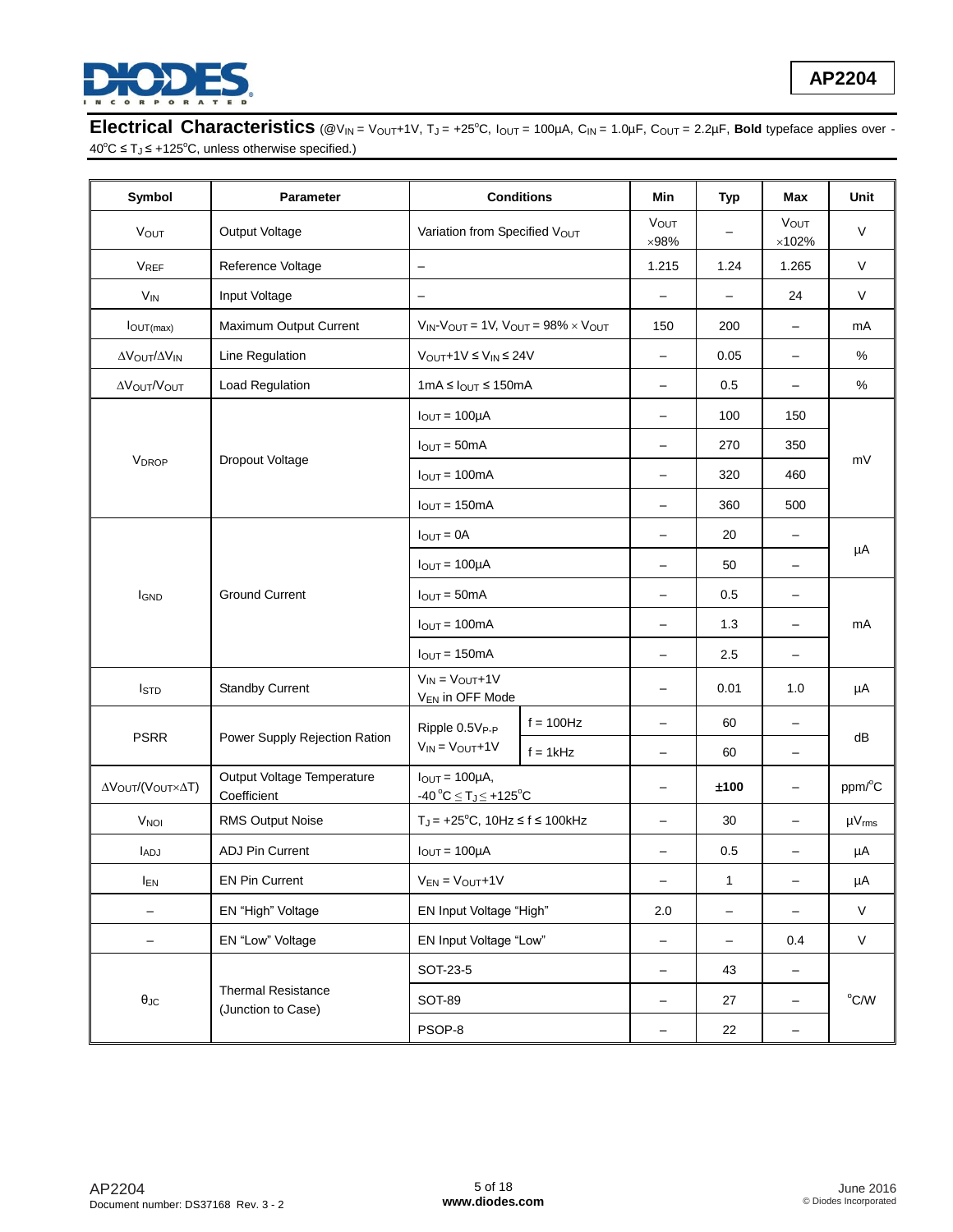

## **Performance Characteristics**

#### **Output Voltage vs. Output Current Current Current Current Current Current Current Current Current Current Current**



#### **Output Voltage vs. Output Current Current Current Dropout Voltage vs. Output Current**



**Dropout Voltage vs. Junction Temperature Community Contract Publishers Cutput Voltage vs. Input Voltage** 







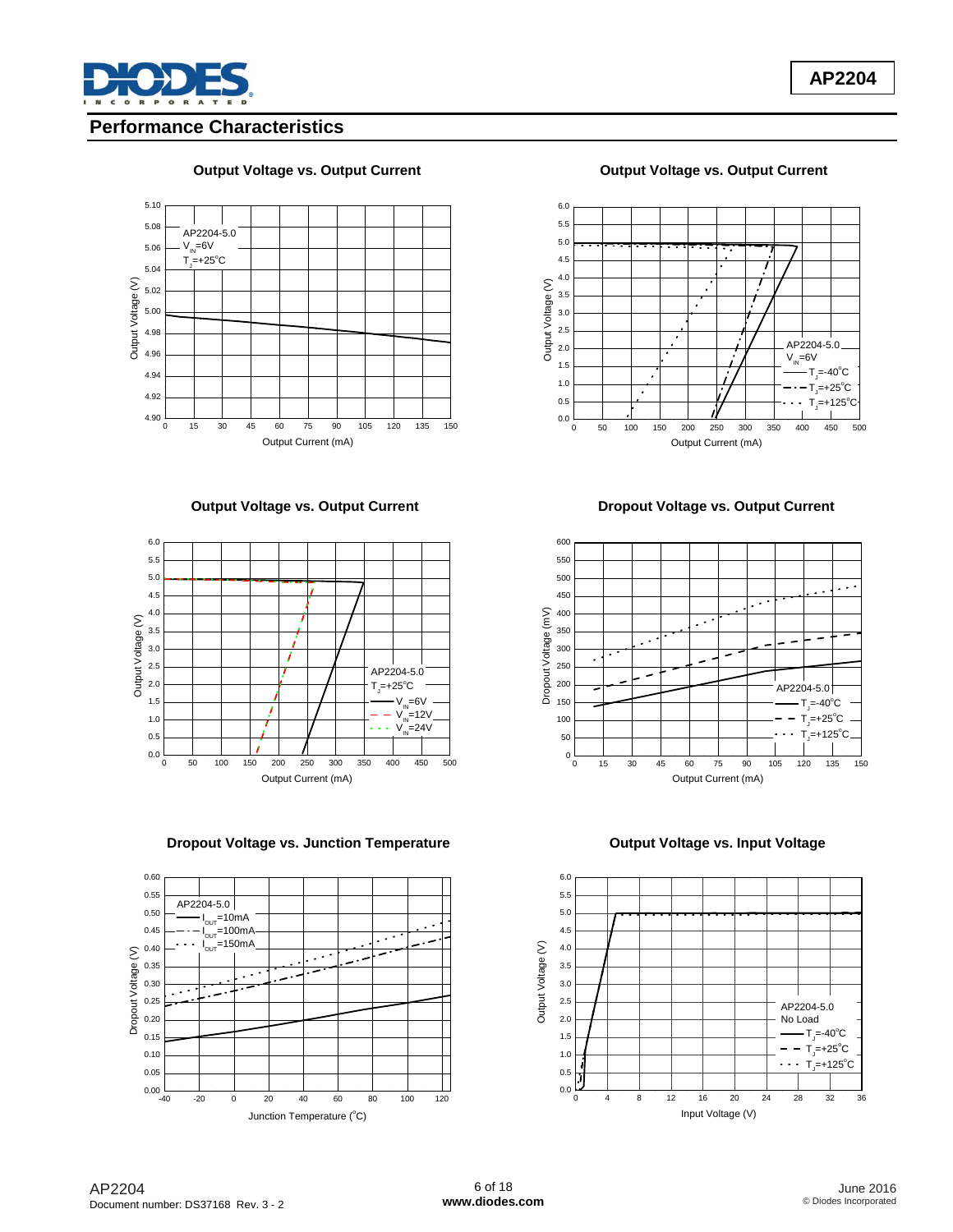

## **Performance Characteristics (Cont.)**









**Output Voltage vs. Input Voltage Community Coltage View Coltage vs. Junction Temperature** 



#### **Supply Current vs. Input Voltage Ground Current vs. Junction Temperature**



#### **Ground Current vs. Output Current Enable Current vs. Enable Input Voltage**

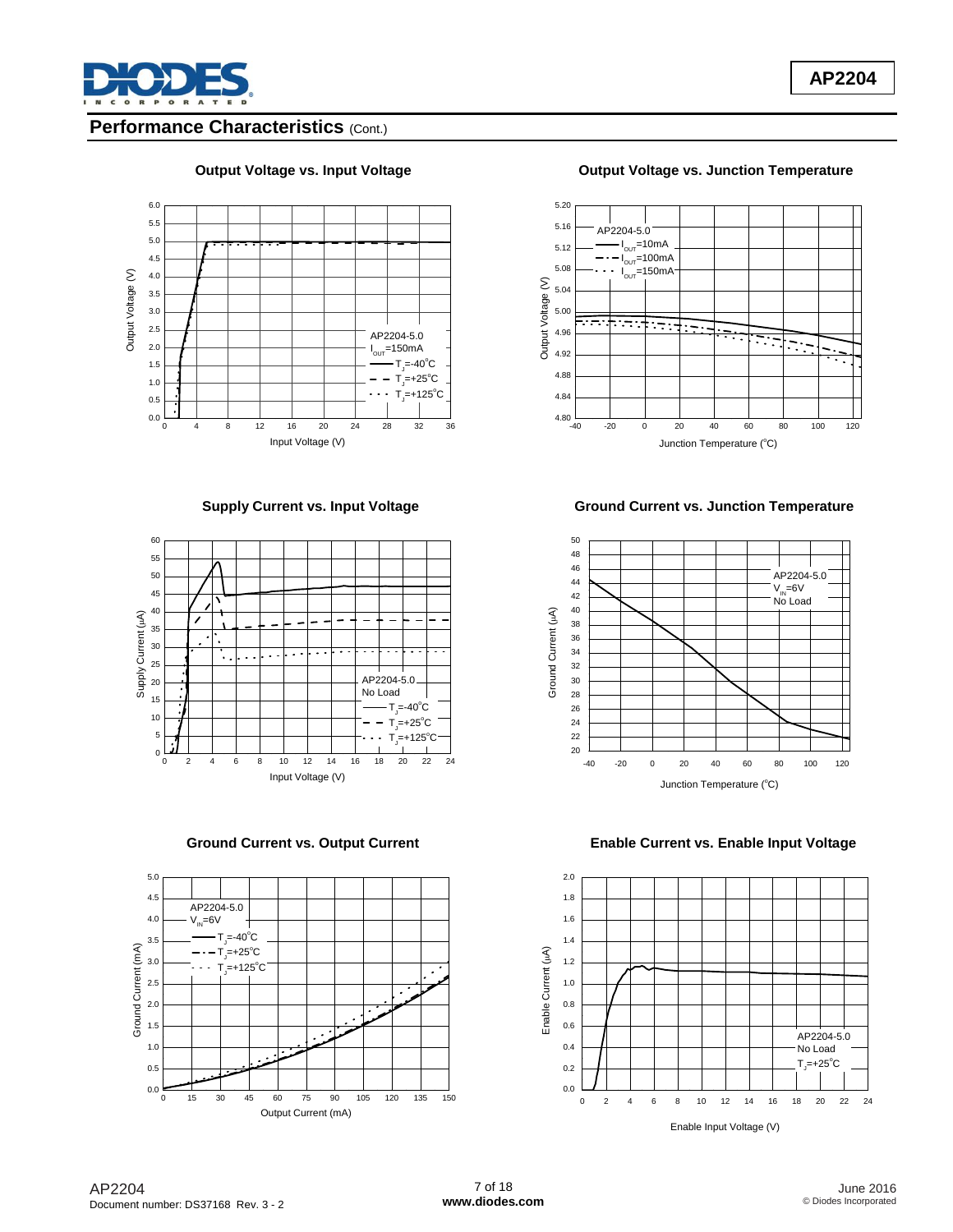

## **Performance Characteristics (Cont.)**



**Load Transient Load Transient I**<sub>OUT</sub>=1mA to 50mA) **IOUT** 









**(Conditions: VIN=5V, CIN=1.0F, COUT=2.2F, (Conditions: VIN=5V, CIN=1.0F, COUT=2.2F,**



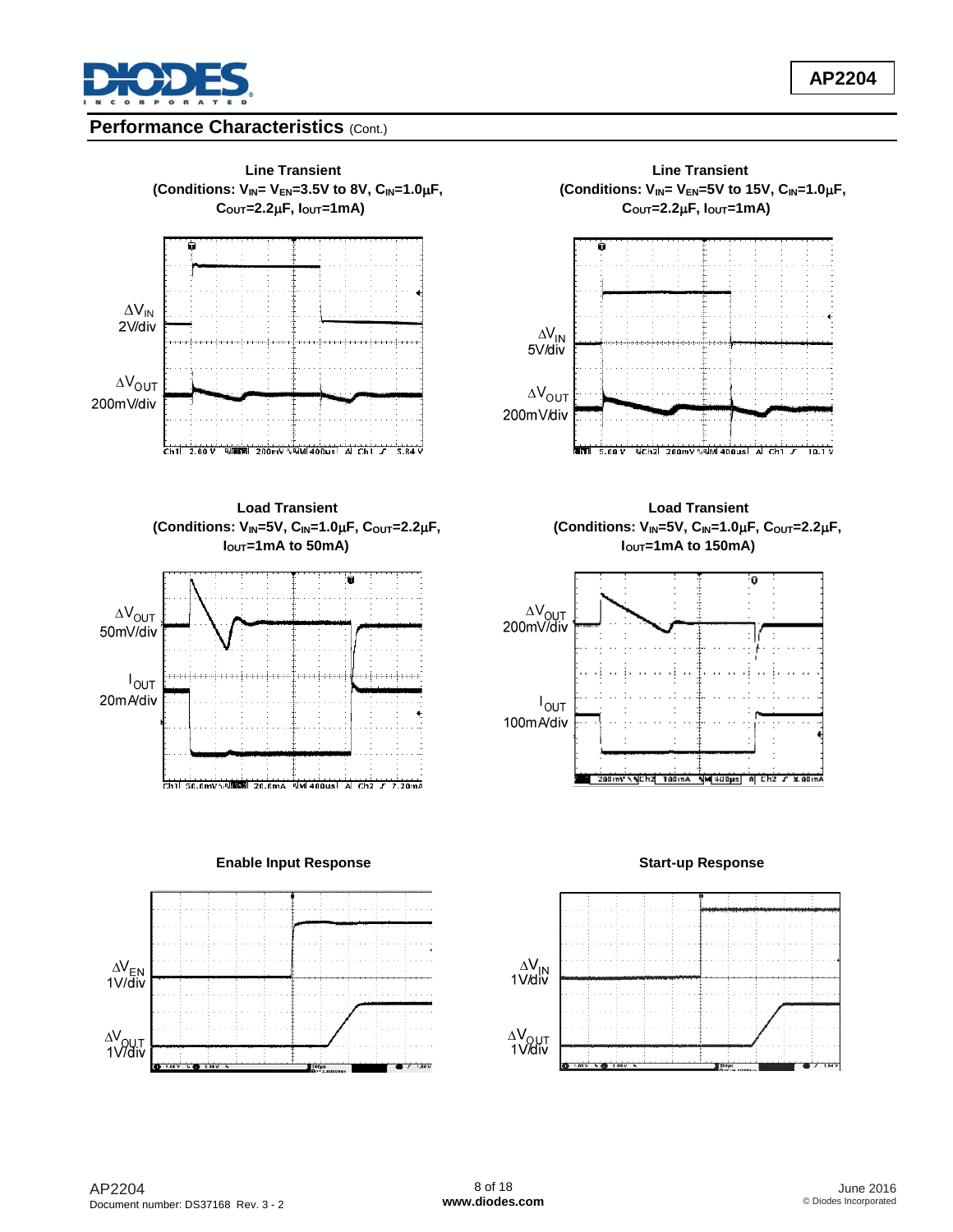

## **Performance Characteristics (Cont.)**



# **(Conditions: VPP=2V, IOUT=10mA)**

PSRR vs. Frequency **COUTF COUTF COUPSE VICE A** Current Current



#### **Maximum Output Current vs. Case Temperature Case Temperature vs. Output Current**



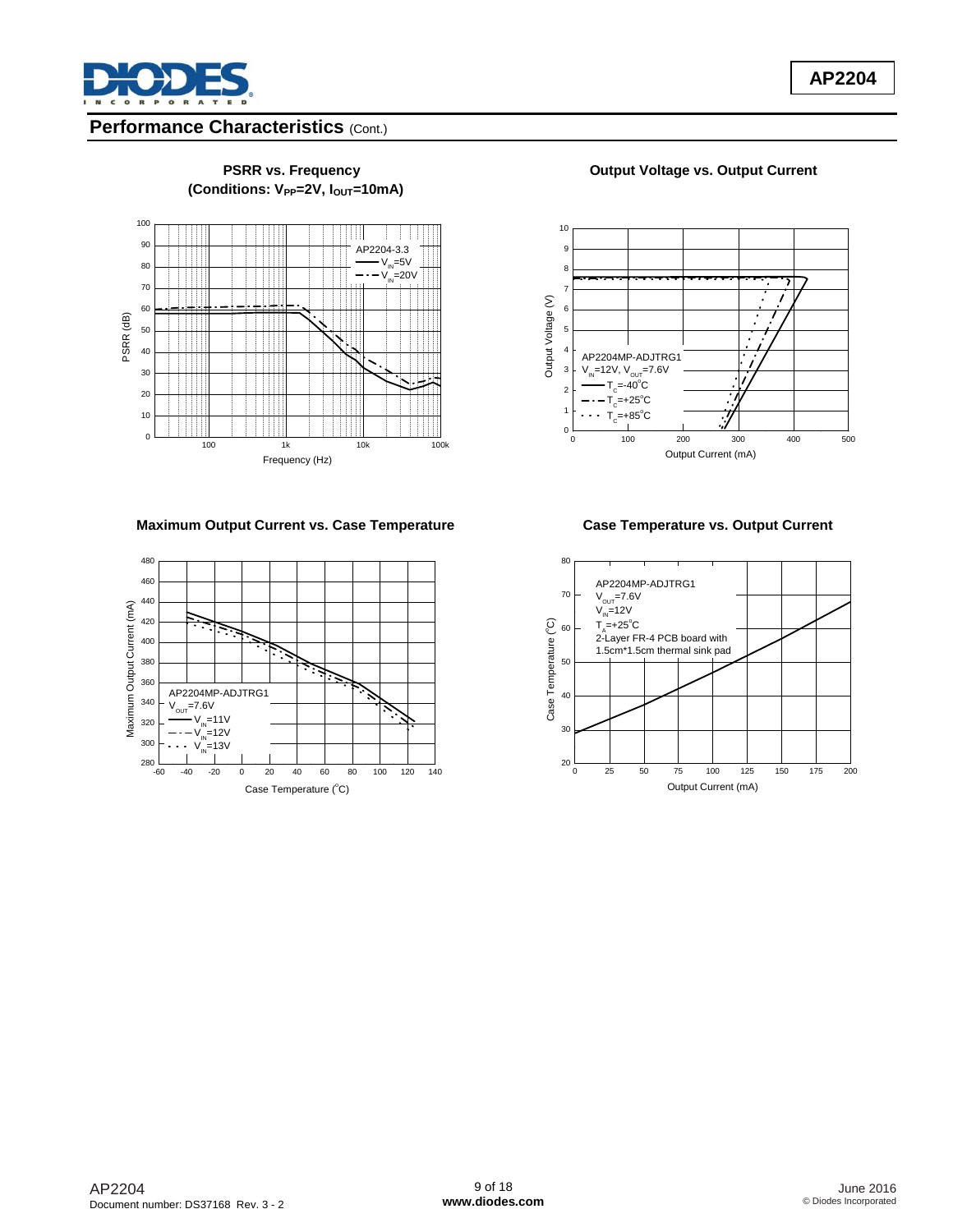

## **Ordering Information**



| Package       | <b>Temperature Range</b> | <b>Output Voltage</b> | <b>Part Number</b> | <b>Marking ID</b> | Packing                 |
|---------------|--------------------------|-----------------------|--------------------|-------------------|-------------------------|
| SOT-23-5      |                          | <b>ADJ</b>            | AP2204K-ADJTRG1    | GAF               | 3000/7" Tape & Reel     |
|               |                          | 1.5V                  | AP2204K-1.5TRG1    | GBH               | 3000/7" Tape & Reel     |
|               |                          | 1.8V                  | AP2204K-1.8TRG1    | GAG               | 3000/7" Tape & Reel     |
|               |                          | 2.5V                  | AP2204K-2.5TRG1    | GAD               | 3000/7" Tape & Reel     |
|               | $-40$ to $+85^{\circ}$ C | 2.8V                  | AP2204K-2.8TRG1    | GAE               | 3000/7" Tape & Reel     |
|               |                          | 3.0V                  | AP2204K-3.0TRG1    | <b>GEF</b>        | 3000/7" Tape & Reel     |
|               |                          | 3.3V                  | AP2204K-3.3TRG1    | GAH               | 3000/7" Tape & Reel     |
|               |                          | 5.0V                  | AP2204K-5.0TRG1    | GAI               | 3000/7" Tape & Reel     |
|               | -40 to $+85^{\circ}$ C   | 1.5V(R)               | AP2204R-1.5TRG1    | G22C              | 1000/7" Tape & Reel     |
|               |                          | 1.8V(R)               | AP2204R-1.8TRG1    | G31C              | 1000/7" Tape & Reel     |
|               |                          | 2.5V(R)               | AP2204R-2.5TRG1    | G22D              | 1000/7" Tape & Reel     |
| SOT-89        |                          | 2.8V(R)               | AP2204R-2.8TRG1    | G <sub>22</sub> E | 1000/7" Tape & Reel     |
|               |                          | 3.0V(R)               | AP2204R-3.0TRG1    | G <sub>22</sub> F | 1000/7" Tape & Reel     |
|               |                          | 3.3V(R)               | AP2204R-3.3TRG1    | G31D              | 1000/7" Tape & Reel     |
|               |                          | 5.0V(R)               | AP2204R-5.0TRG1    | G31E              | 1000/7" Tape & Reel     |
|               |                          | 3.3V (RA)             | AP2204RA-3.3TRG1   | G37O              | 1000/7" Tape & Reel     |
| <b>SOT-89</b> | -40 to $+85^{\circ}$ C   | 5.0V (RA)             | AP2204RA-5.0TRG1   | G41O              | 1000/7" Tape & Reel     |
|               |                          | 3.3V (RB)             | AP2204RB-3.3TRG1   | G37R              | 1000/7" Tape & Reel     |
| <b>SOT-89</b> | $-40$ to $+85^{\circ}$ C | 5.0V (RB)             | AP2204RB-5.0TRG1   | G41R              | 1000/7" Tape & Reel     |
| PSOP-8        | -40 to $+85^{\circ}$ C   | ADJ                   | AP2204MP-ADJTRG1   | 2204MP-ADJG1      | 4000/13" Tape &<br>Reel |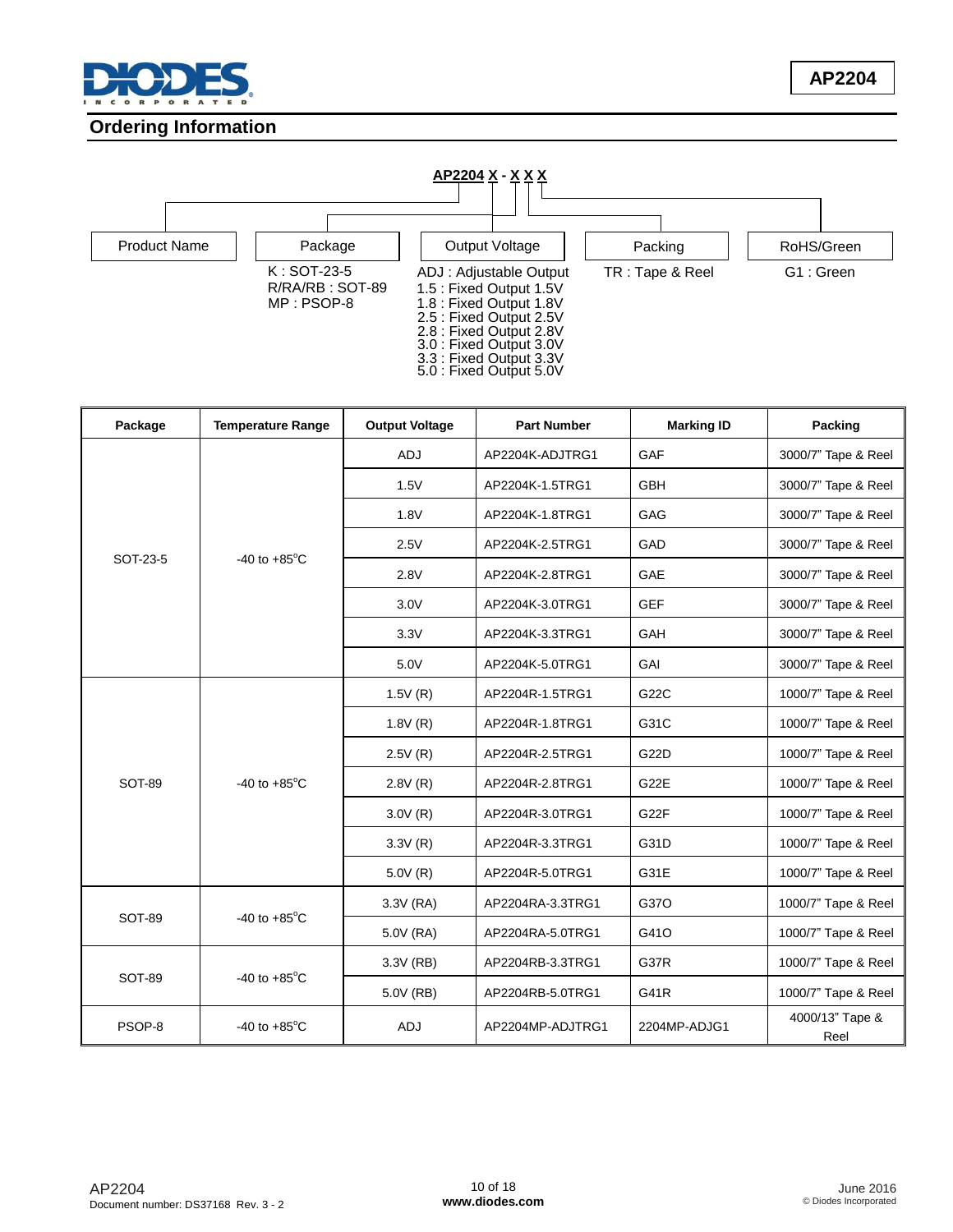



 $\Lambda$ : Logo **XXX**: Marking ID (See Ordering Information)

#### **(2) SOT-89**



First Line: Logo and Marking ID (See Ordering Information)

#### **(3) PSOP-8**

**(Top View)**



First and Second Lines: Logo and Marking ID (See Ordering Information) Third Line: Date Code Y: Year WW: Work Week of Molding A: Assembly House Code XX:  $7<sup>th</sup>$  and  $8<sup>th</sup>$  Digits of Batch Number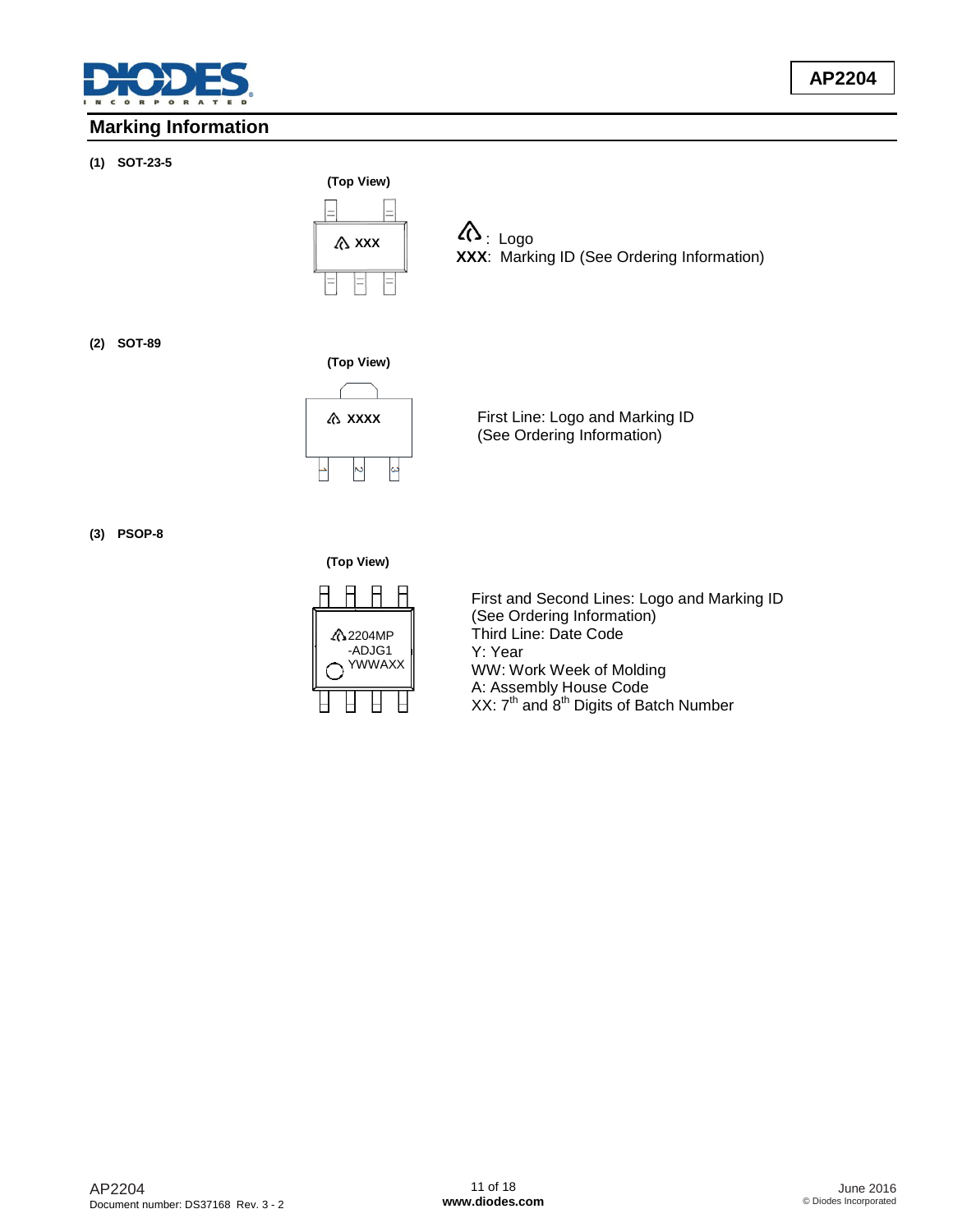

## **Package Outline Dimensions** (All dimensions in mm(inch).)

#### **(1) Package Type: SOT-23-5**

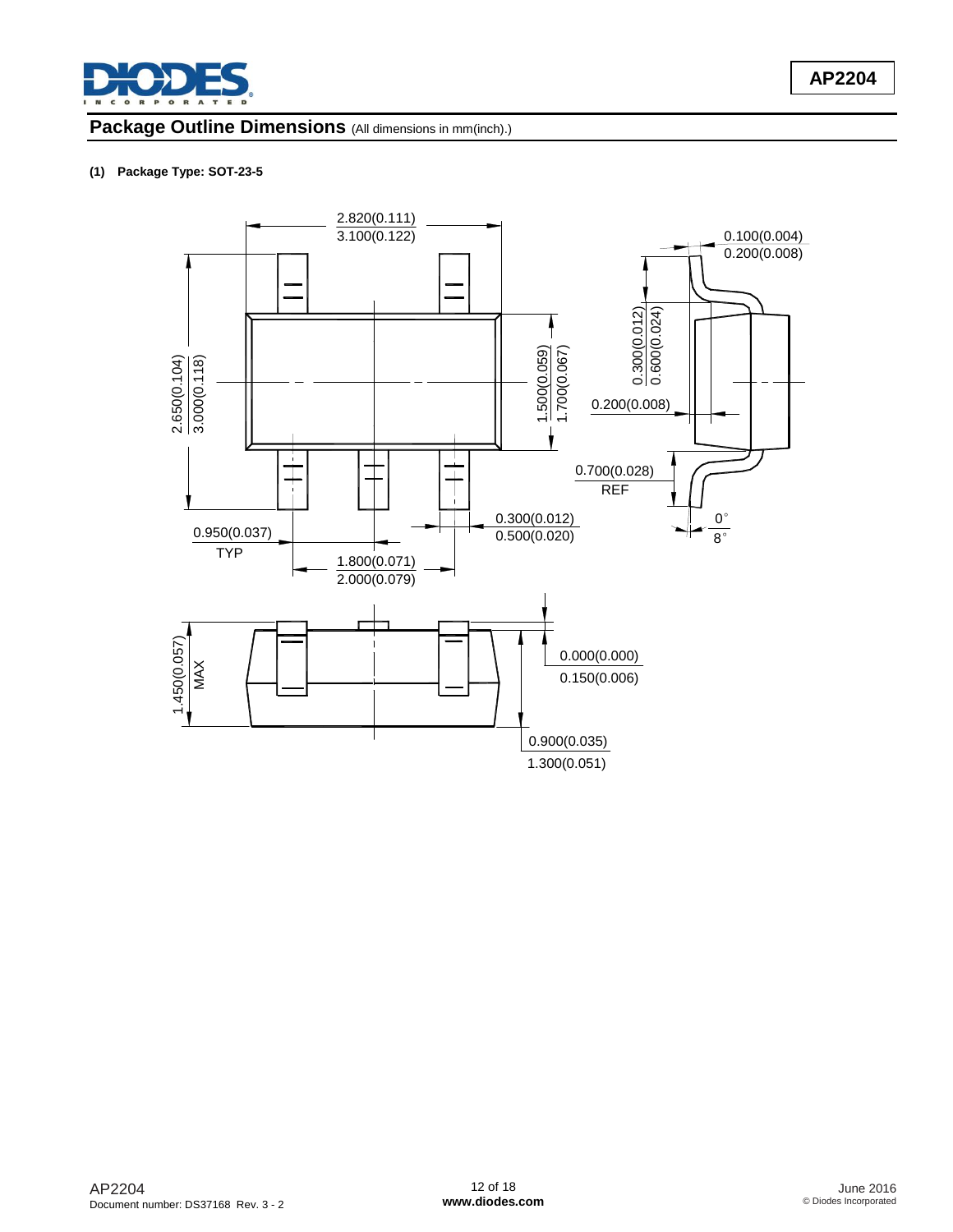

### Package Outline Dimensions (Cont. All dimensions in mm(inch).)

#### **(2) Package Type: SOT-89**









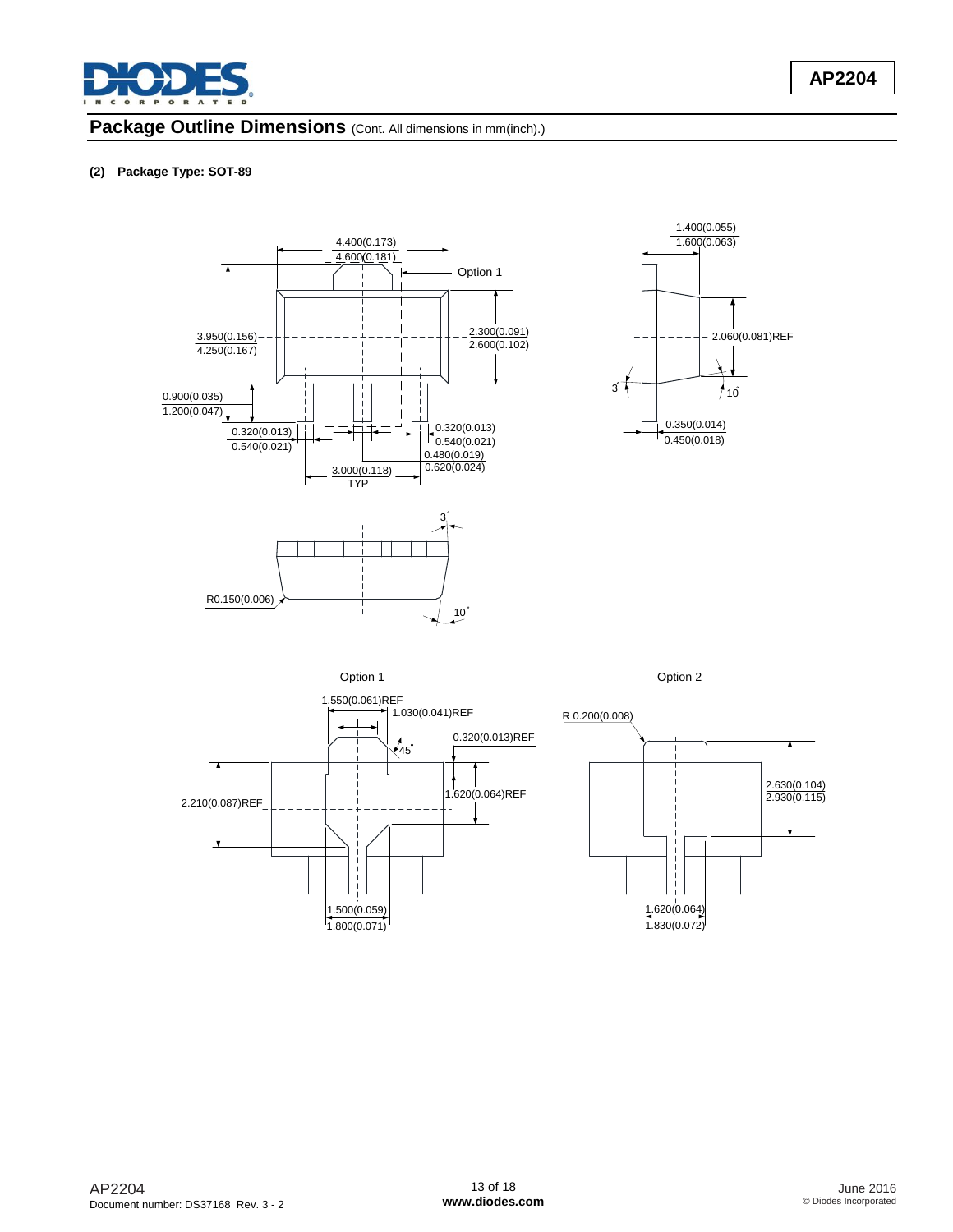

## Package Outline Dimensions (Cont. All dimensions in mm(inch).)

#### **(3) Package Type: PSOP-8**



Note: Eject hole, oriented hole and mold mark is optional.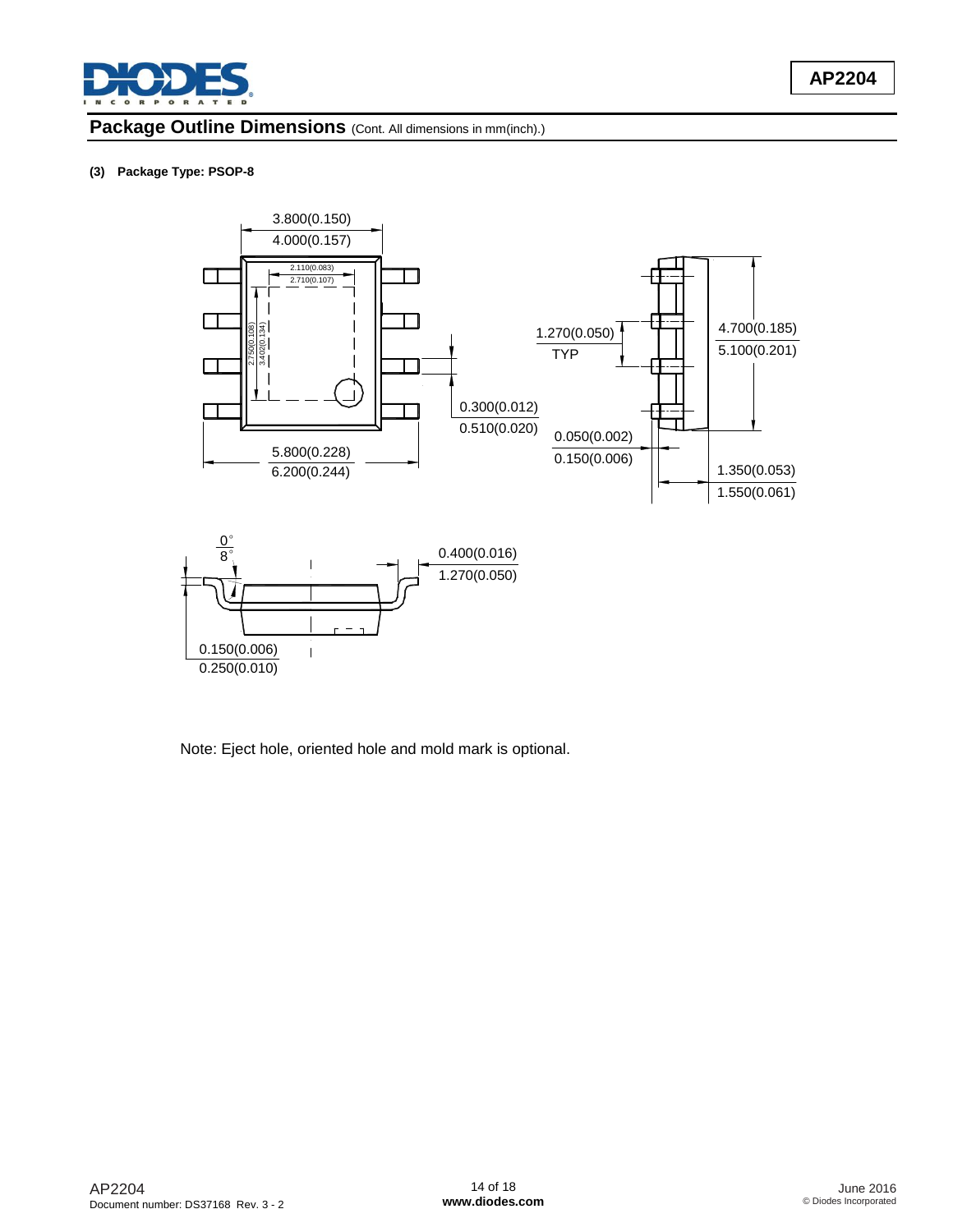

# **Suggested Pad Layout**

## **(1) Package Type: SOT-23-5**



| Dimensions | (mm)/(inch) | (mm)/(inch) | (mm)/(inch) | (mm)/(inch) | (mm)/(inch) | E <sub>2</sub><br>(mm)/(inch) |
|------------|-------------|-------------|-------------|-------------|-------------|-------------------------------|
| Value      | 3.600/0.142 | .600/0.063  | 0.700/0.028 | .000/0.039  | 0.950/0.037 | 1.900/0.075                   |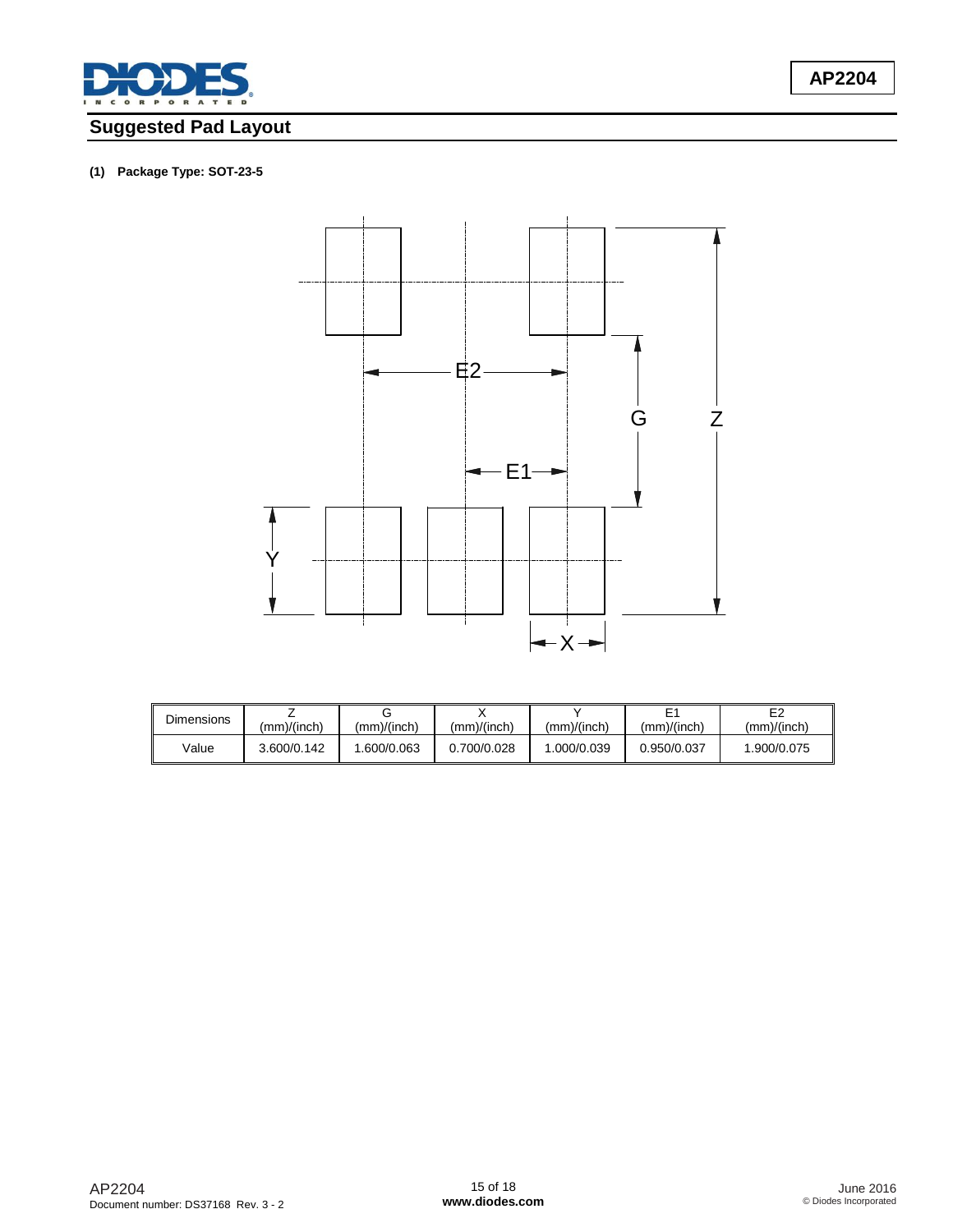

# **Suggested Pad Layout (Cont.)**

#### **(2) Package Type: SOT-89**



| <b>Dimensions</b> | $\langle mm \rangle$ (inch) | (mm)/(inch) | $\sqrt{4}$<br>(mm)/(inch) | vo<br>∼∠<br>(mm)/(inch) | (mm)/(inch) | v,<br>(mm)/(inch) | (mm)/(inch) |
|-------------------|-----------------------------|-------------|---------------------------|-------------------------|-------------|-------------------|-------------|
| Value             | 4.600/0.181                 | .550/0.022  | .850/0.073                | 0.800/0.031             | .300/0.051  | .475/0.058        | .500/0.059  |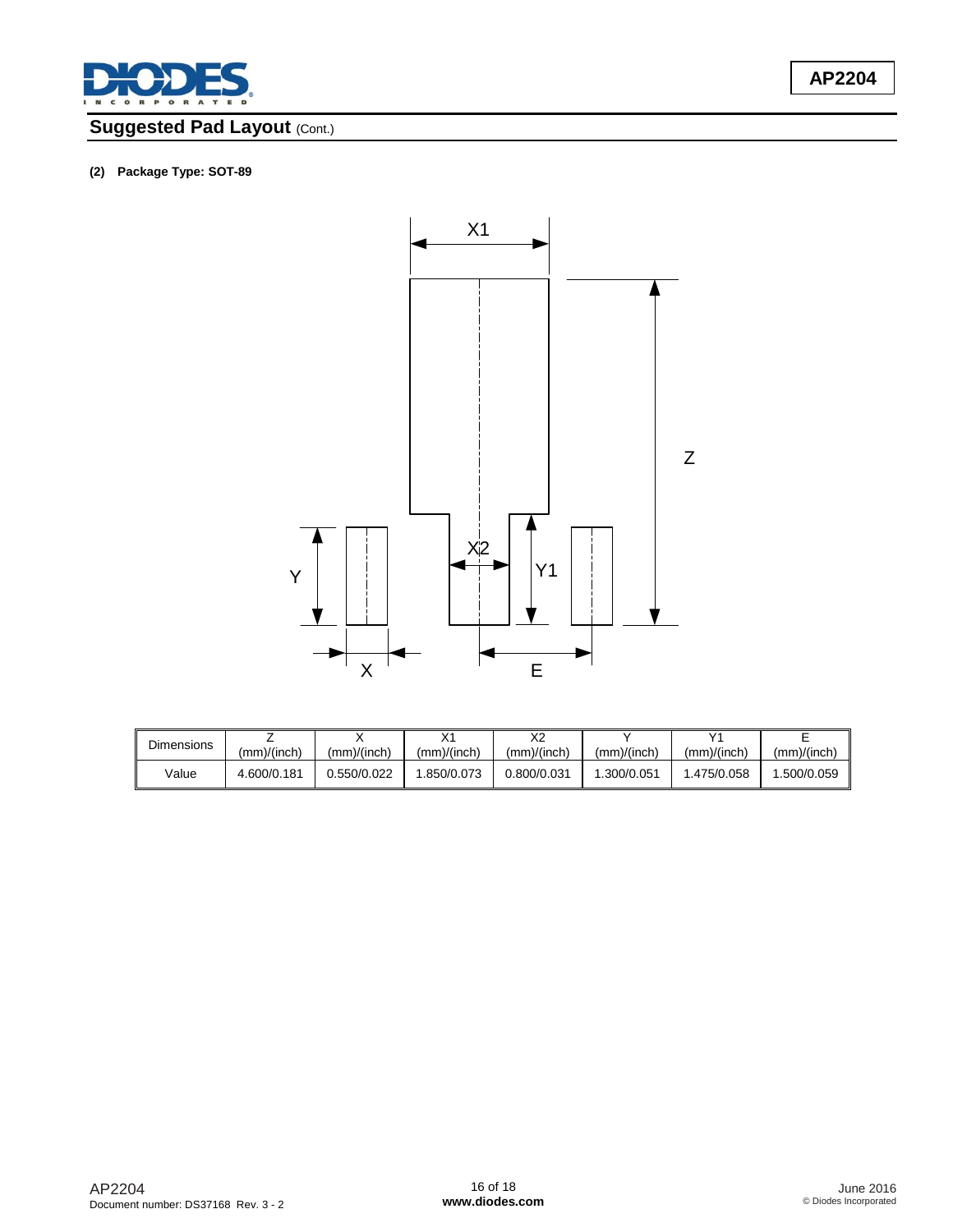

# **Suggested Pad Layout (Cont.)**

### **(3) Package Type: PSOP-8**



| <b>Dimensions</b> | (mm)/(inch) | (mm)/(inch) | (mm)/(inch) | (mm)/(inch) | (mm)/(inch) | v,<br>(mm)/(inch) | (mm)/(inch) |
|-------------------|-------------|-------------|-------------|-------------|-------------|-------------------|-------------|
| Value             | 6.900/0.272 | 3.900/0.154 | 0.650/0.026 | .500/0.059  | 3.600/0.142 | 2.700/0.106       | .270/0.050  |

**AP2204**